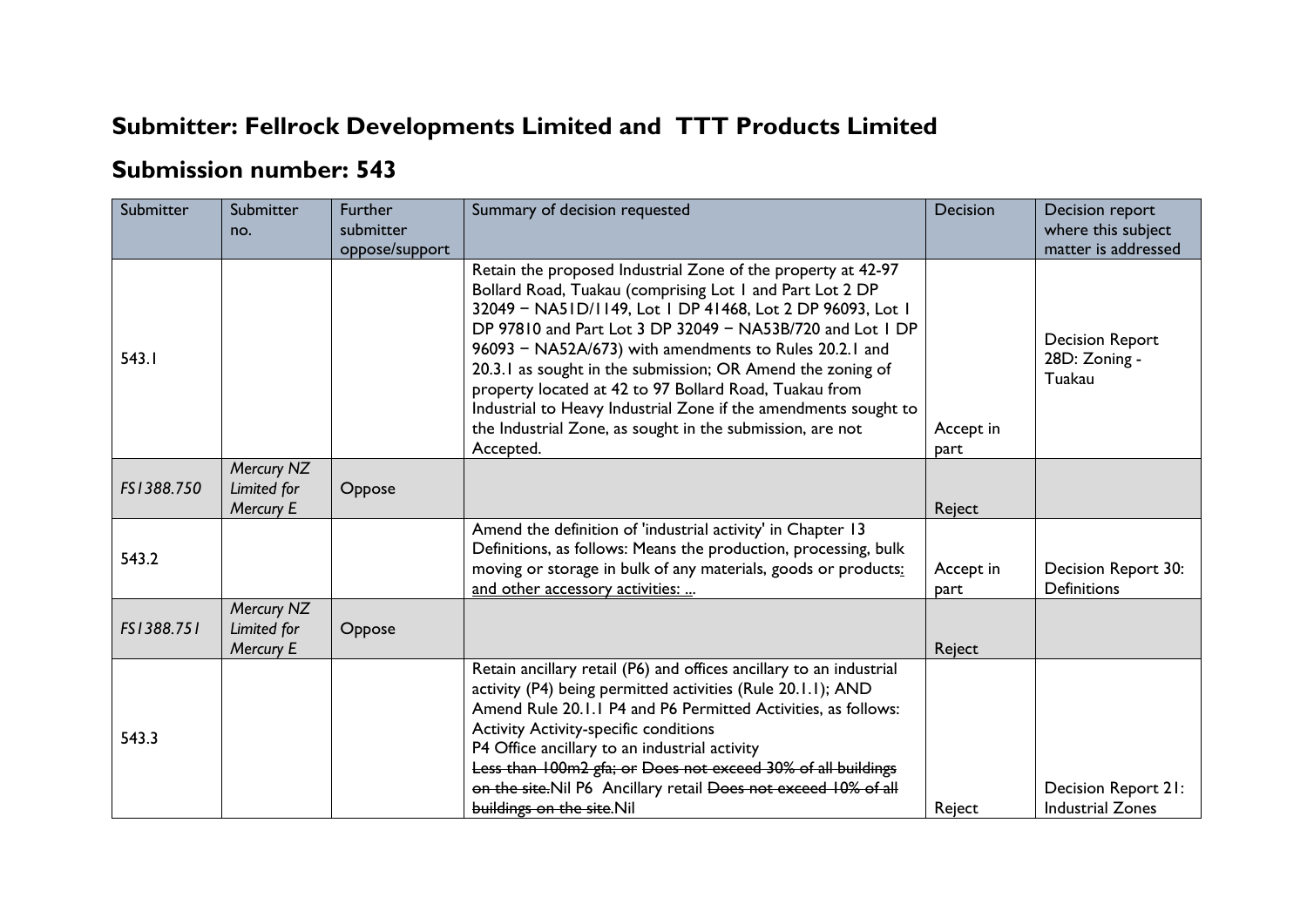| FS1388.752 | Mercury NZ<br>Limited for<br>Mercury E | Oppose  |                                                                                                                                                                                                                                                                                                                                                                                                                                                                                                                                                                                                                                                    | Accept |                                                                         |
|------------|----------------------------------------|---------|----------------------------------------------------------------------------------------------------------------------------------------------------------------------------------------------------------------------------------------------------------------------------------------------------------------------------------------------------------------------------------------------------------------------------------------------------------------------------------------------------------------------------------------------------------------------------------------------------------------------------------------------------|--------|-------------------------------------------------------------------------|
| 543.4      |                                        |         | Delete Rule 20.2.1 Servicing and hours of operation.                                                                                                                                                                                                                                                                                                                                                                                                                                                                                                                                                                                               | Accept | Decision Report 21:<br><b>Industrial Zones</b>                          |
| 543.5      |                                        |         | Amend Rule 20.2.2 C1 Landscape planting, as follows: (a) Any<br>new activity on a lot that has a side and/or rear boundary<br>adjoining any Residential, Village, Country Living or Reserve<br>Zone shall provide a 3m Im wide landscaped strip running<br>parallel with the side and/or rear boundary; and (b) Any new<br>activity on a lot that contains, or is adjacent to, a river or a<br>permanent or intermittent stream shall provide an 8m wide<br>landscaped strip measured from the top edge of the closes bank<br>and extending across the entire length of the watercourse.                                                           | Reject | Decision Report 21:<br><b>Industrial Zones</b>                          |
| FS1353.8   | Tuakau<br><b>Proteins</b><br>Limited   | Support |                                                                                                                                                                                                                                                                                                                                                                                                                                                                                                                                                                                                                                                    | Reject |                                                                         |
| FS1353.18  | Tuakau<br>Proteins<br>Limited          | Support |                                                                                                                                                                                                                                                                                                                                                                                                                                                                                                                                                                                                                                                    | Reject |                                                                         |
| 543.6      |                                        |         | Retain Rule 20.2.5.1 Earthworks, except for the amendments<br>outlined below; AND<br>Amend Rule 20.2.5.1 P1(a) Earthworks - General, as follows: (a)<br>Earthworks (excluding the importation of fill material) within a<br>site must meet all of the following conditions: (i) be located<br>more than 1.5 m horizontally from any waterway, open drain or<br>overland flow path; (ii) not exceed a volume of more than<br>250m3 2000m3; (iii) not exceed an area of more than +000m2<br>10,000m3 over any consecutive 12 month period; (iv) the total<br>depth of any excavation or filling does not exceed 1.5m above<br>or below ground level; | Accept | Decision Report 21:<br><b>Industrial Zones</b>                          |
| 543.7      |                                        |         | Retain Rule 20.2.6 Hazardous Substances; AND Retain<br>Appendix 5 Hazardous Substances.                                                                                                                                                                                                                                                                                                                                                                                                                                                                                                                                                            | Reject | Decision Report II:<br>Hazardous<br>Substances and<br>Contaminated Land |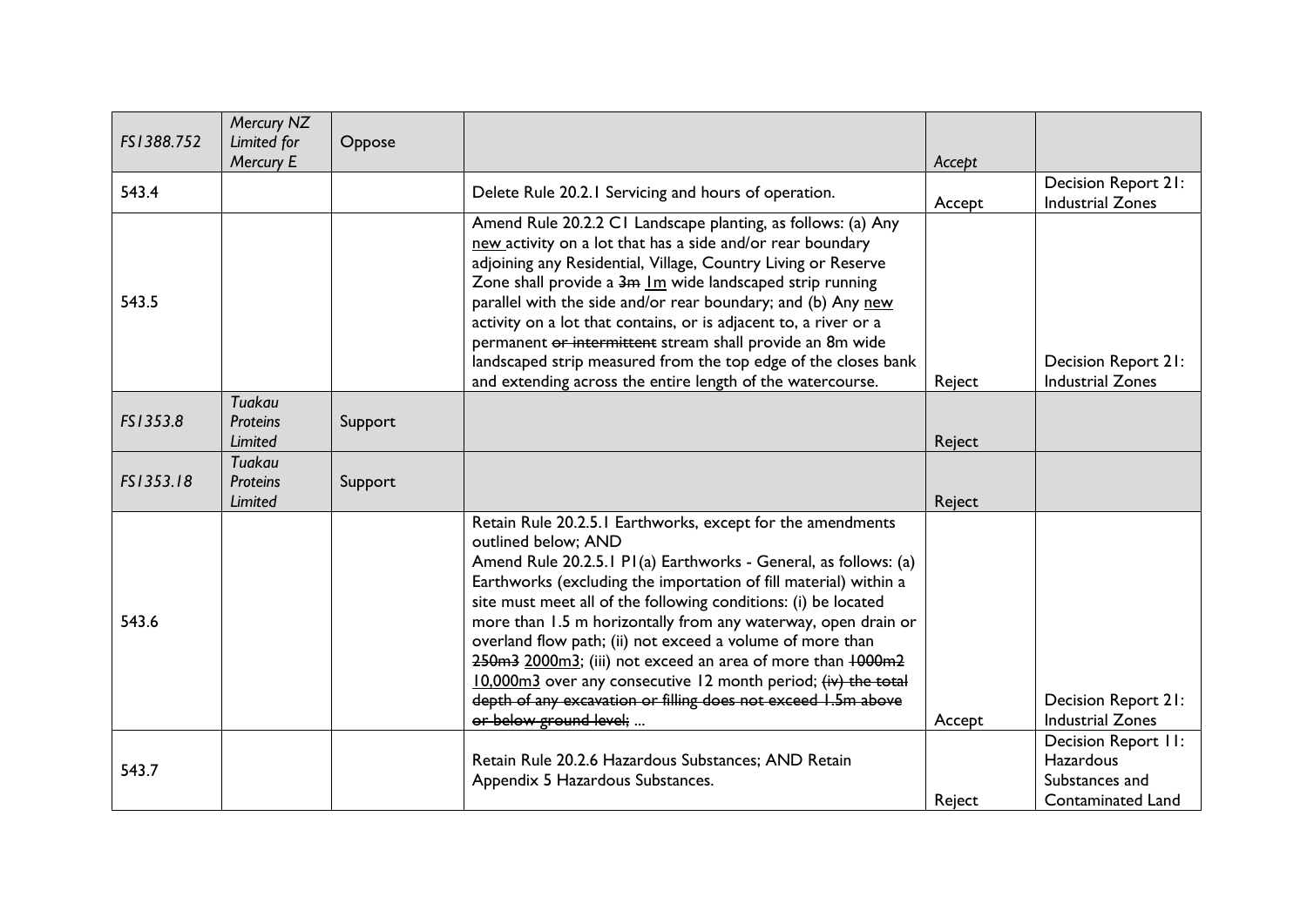| FS1388.753 | Mercury NZ<br>Limited for<br>Mercury E | Oppose  |                                                                                                                                                                                                                                                                                                                                                                                                                                                                                                                                                                                                             | Accept            |                                                       |
|------------|----------------------------------------|---------|-------------------------------------------------------------------------------------------------------------------------------------------------------------------------------------------------------------------------------------------------------------------------------------------------------------------------------------------------------------------------------------------------------------------------------------------------------------------------------------------------------------------------------------------------------------------------------------------------------------|-------------------|-------------------------------------------------------|
| 543.8      |                                        |         | Retain notified Rule 20.2.7.1 Signs - General.                                                                                                                                                                                                                                                                                                                                                                                                                                                                                                                                                              | Accept            | Decision Report 21:<br><b>Industrial Zones</b>        |
| 543.9      |                                        |         | Amend Rule 20.2.8 PI Outdoor storage of goods or materials,<br>as follows: PI (a) Outdoor storage of goods or materials must<br>comply with all the following conditions:  (iv) not exceed 30%<br>site coverage;  (v) be set back at least $3m$ 1.5m from the<br>boundary of any:                                                                                                                                                                                                                                                                                                                           | Accept            | Decision Report 21:<br><b>Industrial Zones</b>        |
| FS1134.72  | Counties<br><b>Power Limited</b>       | Support |                                                                                                                                                                                                                                                                                                                                                                                                                                                                                                                                                                                                             | Accept            |                                                       |
| 543.10     |                                        |         | Amend Rule 20.3.4.2 P1(a)(i)(B) Building setback - water bodies,<br>as follows: PI (a) A building must be set back a minimum of<br>30m from: (i) the margin of any: A. lake; B. wetland identified as<br>a Significant Natural Area of the planning maps; and                                                                                                                                                                                                                                                                                                                                               | Accept in<br>Part | <b>Decision Report 21:</b><br><b>Industrial Zones</b> |
| FS1388.754 |                                        |         |                                                                                                                                                                                                                                                                                                                                                                                                                                                                                                                                                                                                             | Accept in<br>Part |                                                       |
| 543.11     |                                        |         | Retain Rule 20.4.1 Subdivision General, except for the<br>amendments outlined below; AND Delete Rule 20.4.1<br>RD1(a)(iii) Subdivision - General; AND Amend Rule 20.4.1 RD1<br>(b) Subdivision- General to add additional matters of discretion<br>related to the design, layout and number of rear lots (or include<br>this as a requirement where more than 5 lots are being<br>created). AND Add a new Controlled Activity to Rule 20.4.1<br>Subdivision General for subdivision around an existing<br>development with the matters of control being limited to<br>design, layout, access and servicing. | Accept in<br>Part | Decision Report 21:<br><b>Industrial Zones</b>        |
| FS1388.755 | Mercury NZ<br>Limited for<br>Mercury E | Oppose  |                                                                                                                                                                                                                                                                                                                                                                                                                                                                                                                                                                                                             | Accept in<br>Part |                                                       |
| 543.12     |                                        |         | Retain Rule 20.4.2 Subdivision - Boundaries for Records of<br>Title.                                                                                                                                                                                                                                                                                                                                                                                                                                                                                                                                        | Accept            | Decision Report 21:<br><b>Industrial Zones</b>        |